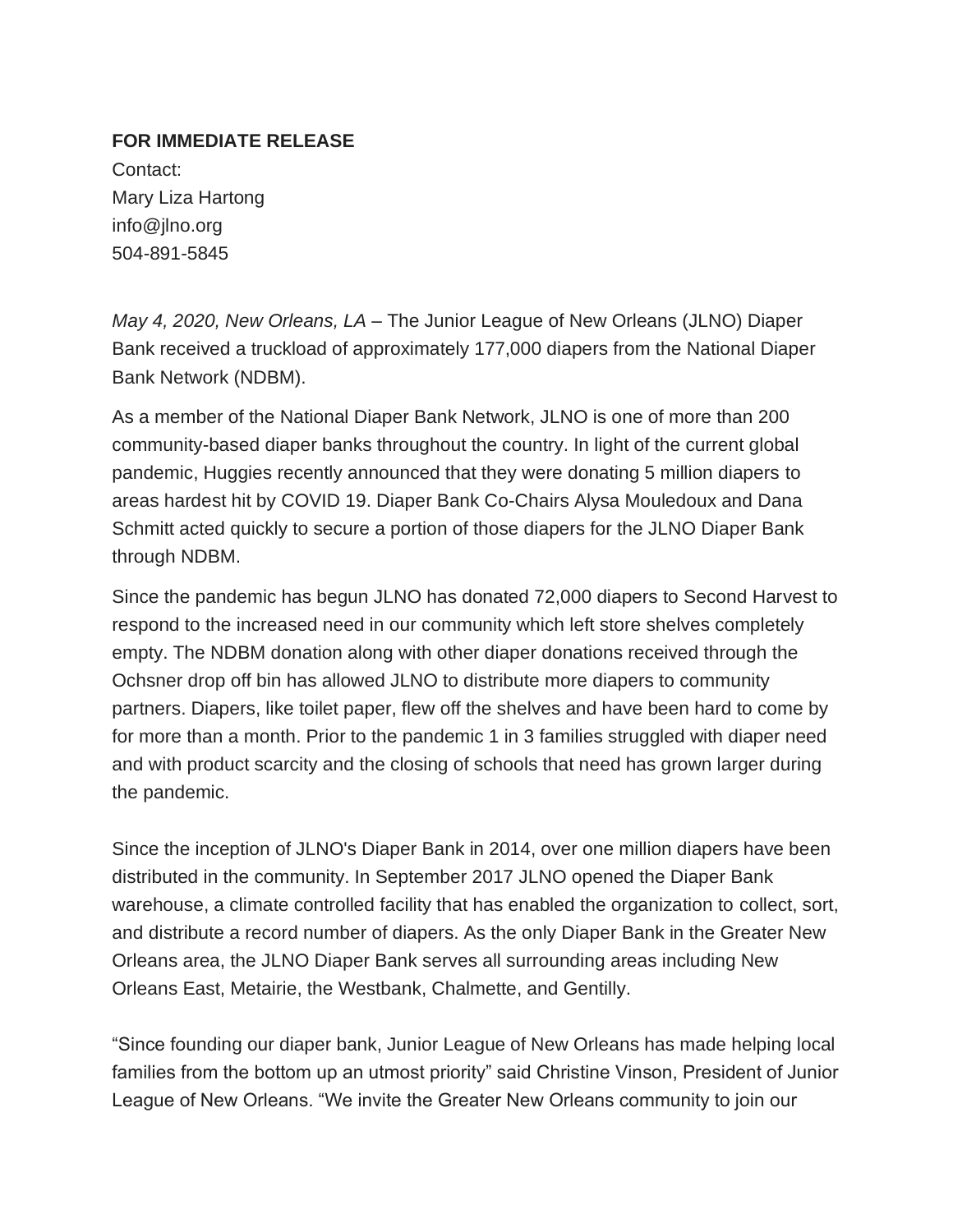efforts during these unprecedented times by purchasing diapers on [the Junior League](https://jlno.us8.list-manage.com/track/click?u=ad17d5cc425a724e12c5cbc03&id=430e8167ec&e=df53e8ca75)  [of New Orleans Diaper Bank wish list on Amazon](https://jlno.us8.list-manage.com/track/click?u=ad17d5cc425a724e12c5cbc03&id=430e8167ec&e=df53e8ca75) or by donating to our [Dollars for](https://jlno.us8.list-manage.com/track/click?u=ad17d5cc425a724e12c5cbc03&id=dd74029e06&e=df53e8ca75)  [Diapers Campaign.](https://jlno.us8.list-manage.com/track/click?u=ad17d5cc425a724e12c5cbc03&id=dd74029e06&e=df53e8ca75)"

About Diaper Need

- Nearly 200,000 children 3 years old and under live in Louisiana.
- Nearly half of all Louisiana families live in or near poverty.
- Babies use 6 to 10 diapers per day, and diapers can cost \$70 to \$100 per month.
- Diapers are currently NOT tax exempt in Louisiana.
- Diapers are NOT eligible purchases under federal social safety net programs like SNAP or WIC.
- Diapers bought in bulk are cheapest, but many families cannot afford to buy in bulk, live in places where travel to a big box store is an hour or more on public transit, or cannot get deliveries to their homes.
- Cloth diapers are not allowed to be washed in most laundromats or communal washers and dryers.

Negative Consequences of Diaper Need

- Diaper need impacts the physical, mental, and economic wellbeing of children and their caregivers.
- Lack of diapers creates rashes and urinary tract infections for children and increases stress, anxiety, and depression for parents.
- A day's supply of diapers are required to send a child to daycare or an early childhood education program.
- Without childcare, parents cannot go to school or work to further their education and provide for their families.

## **How To Help Close the Diaper Need Gap**

Donate disposable diapers or period products at JLNO Headquarters, located at 4319 Carondelet Street between the hours of 8:30 a.m. and 4:30 p.m., Monday through Friday. Diapers are also accepted at one of our many ongoing diaper drive locations.

• Unused disposable diapers can be of any type, size, and brand.